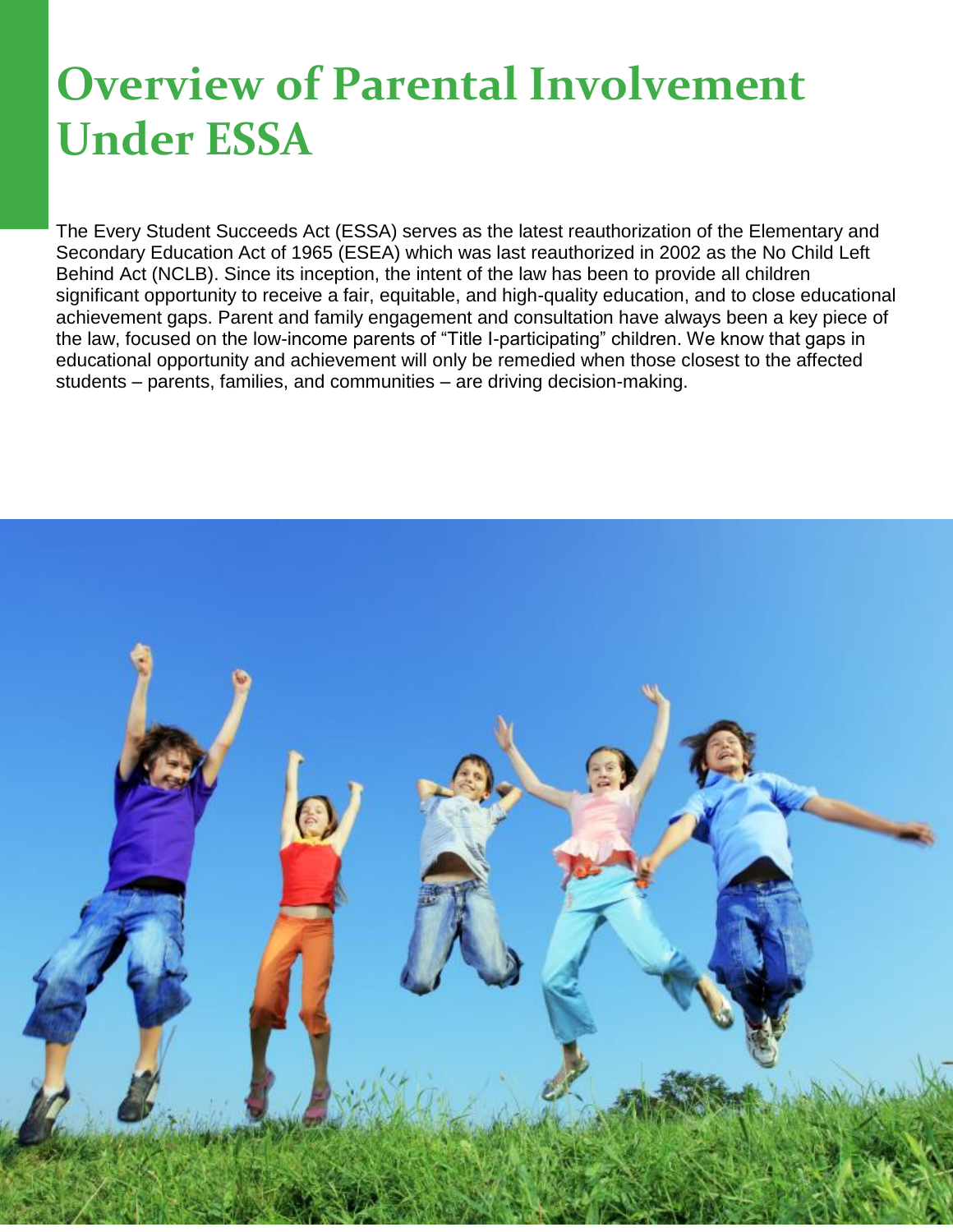## **QUICK REVIEW OF THE EVERY STUDENT SUCCEEDS ACT (ESSA): WHAT'S IN IT FOR PARENTS?**

The most important thing to know is that the major requirements of districts and schools to engage parents and families are the same in the new law, including:

- 1. The School District must offer programs and activities to involve parents and family members, and seek meaningful consultation with parents.
	- Develop with parents a written parent and family engagement policy
	- Build schools' capacity to engage families

• Evaluate its family engagement policy and practices, with meaningful input from families • Involve families in the activities of Title I schools

• Reserve at least 1% of its Title I funds to support parent and family engagement activities; involve parents in deciding how to use these funds.

2. Title I schools must:

• Develop with parents a written policy, agreed on by parents, that describes how the school will carry out its required family engagement activities

• Hold an annual meeting for families to explain the program and the rights of parents to be involved and offer other meetings, at flexible times

• Involve parents in the planning, review and improvement of the Title I program

• Develop a school-parent compact that outlines how parents, students, and school staff will share the responsibility for improving student achievement, and that describes how parents and teachers will communicate.

3. The school district and Title schools must build capacity for involvement:

• Offer assistance to parents in understanding the education system and the state standards, and how to support their children's achievement

• Provide materials and training to help parents work with their children

• Educate teachers and other school staff, including school leaders, in how to engage families effectively

- Coordinate with other federal and state programs, including preschool programs
- Give parents information in a format and language they can understand
- Provide reasonable support that parents may request.

## **What's New?**

• Statewide Family Engagement Centers replace Parental Information Resource Centers (PIRCs) in the new legislation, with \$10 million allocated; until PIRCs were defunded in 2011 they regularly received in the area of \$40 million, but received no funds between 2012 and 2015.

• Of the 1% of Title I funds mandated to fund family engagement, the school district now must send 90% of funds directly to the school; previously it was 95%

• In many places the law uses the term "parent and family engagement" rather than parental involvement.

• In the district policy, the district must establish its expectations and objectives for meaningful parent and family engagement.

• Schools may establish a parent advisory board to represent families in developing and evaluating the school policy.

• The district must carry out *at least one* of the following strategies to engage families effectively: professional development for school staff (and may include parents); home-based programs; information dissemination; collaboration with community organizations; and other related activities.